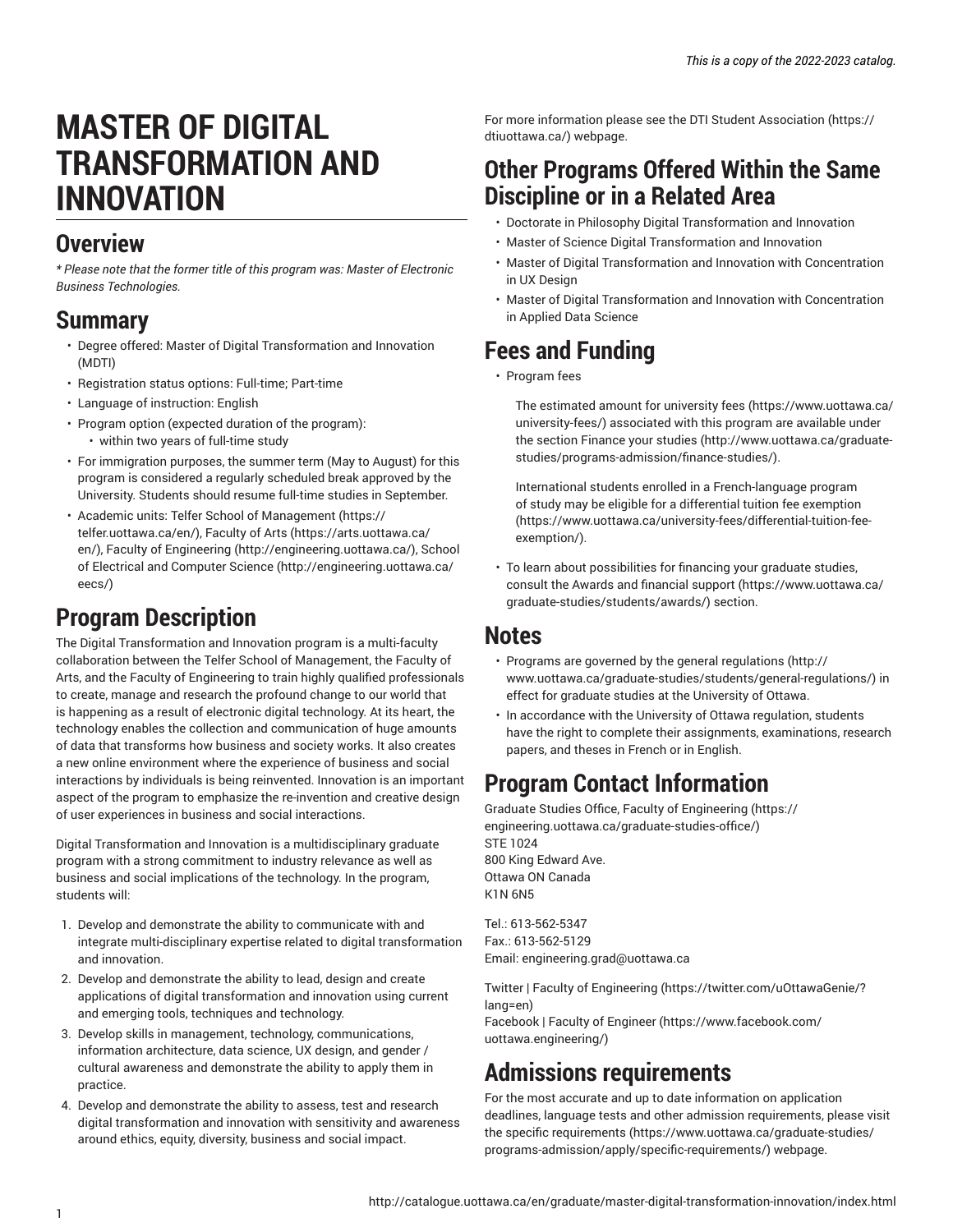## **To be eligible, candidates must:**

• Have a Bachelor's degree with a specialization or a major (or equivalent) in a relevant discipline with a minimum admission average of 75% (B+).

Note: International candidates must check the [admission](https://www.uottawa.ca/graduate-studies/international/study-uottawa/admission-equivalencies/) [equivalencies](https://www.uottawa.ca/graduate-studies/international/study-uottawa/admission-equivalencies/) ([https://www.uottawa.ca/graduate-studies/](https://www.uottawa.ca/graduate-studies/international/study-uottawa/admission-equivalencies/) [international/study-uottawa/admission-equivalencies/\)](https://www.uottawa.ca/graduate-studies/international/study-uottawa/admission-equivalencies/) for the diploma they received in their country of origin.

• Have completed a course in statistics; a course in management information systems or computing; and two advanced courses showing specialization in one of three disciplines: creative arts and humanities (online multi-media or communications); management (digital transformation management or strategy); or technology (online application development or data science).

### **Language Requirements**

Most courses are delivered in English as the international language for advanced information technology. However, the program will provide an appropriately supportive environment for francophone students to develop professional competence in technical English at their own pace. Students have the right, as stipulated in the University's bilingualism regulations (Academic Regulations I-2), to complete all their work, including their thesis, in the official language of their choice (French or English). There are fully bilingual professors and advisors who can support students in French.

Applicants whose first language is neither French nor English must provide proof of proficiency in the language of instruction through one of the following two requirements or one of the language tests below.

- Proof of completion within the last five years, of a previous degree program in an English language university.
- Proof of recent prolonged residence and exercise of a profession in an English speaking country (normally at least four years over the last six years).

Language tests recognized by the University of Ottawa:

- TOEFL minimum score of 600 (paper-based) with a minimum score of 50 on the written and 50 on the spoken or a minimum score of 100 (internet-based).
- IELTS minimum score of 7 for 3 of the 4 tests (Reading, Listening, Writing, Speaking) and a minimum score of 6 in the fourth test.
- A score of at least 14 on the CANTEST, with no individual test score below 4.0, along with a minimum score of 4.5 on the oral component of the test.

Note:

- Candidates are responsible for any fees associated with the language tests.
- Test scores cannot be more than two-years-old as of September 1 of the year of potential entry into the program.

### **Notes**

• The admission requirements listed above are minimum requirements and do not guarantee admission to the program.

• Admissions are governed by the general [regulations](http://www.uottawa.ca/graduate-studies/students/general-regulations/) ([http://](http://www.uottawa.ca/graduate-studies/students/general-regulations/) [www.uottawa.ca/graduate-studies/students/general-regulations/](http://www.uottawa.ca/graduate-studies/students/general-regulations/)) in effect for graduate studies.

## **Applying to the COOP Option**

In order to apply to the co-op option, you must first be admitted to a program that offers co-op.

Your application must be submitted by the end of the first month of enrollment in your primary program, i.e., by the end of September.

Admission to the co-op option occurs on a competitive basis and is managed by the Co-op office. Inquiries should be directed to that office.

To be admitted to the co-op option, you must:

- Be enrolled as a full-time student in the Master of Digital Transformation and Innovation.
- Have and maintain a minimum CGPA of 7.0 (B+ or 75%) in course taken at the University of Ottawa.
- Be a Canadian citizen, a permanent resident or an international student (authorization or diplomat)
- Pay the required co-op fees.

### **Program Requirements**

Requirements for this program have been modified. Please consult the [2020-2021 calendars](http://catalogue.uottawa.ca/en/archives/) (<http://catalogue.uottawa.ca/en/archives/>) for the previous requirements.

### **Master's with Project**

Students must meet the following requirements:

#### **Compulsory Courses:**

| <b>DTI 7101</b>                                                               | Research Workshop in Digital Transf. and<br>Innovation                                | 1.5 Units |
|-------------------------------------------------------------------------------|---------------------------------------------------------------------------------------|-----------|
|                                                                               | 3 optional course units from:                                                         | 3 Units   |
|                                                                               | <b>CMN 5115 Communication Ethics</b>                                                  |           |
|                                                                               | DTI 5310 Ethics for Design, AI, and Robotics                                          |           |
|                                                                               | ISI 5310 Ethics, Values and Information Dilemmas                                      |           |
| 4.5 Units<br>4.5 optional course units from the list of Foundation<br>courses |                                                                                       |           |
| 6 Units<br>6 optional course units from the list of Advanced courses          |                                                                                       |           |
|                                                                               | 9 optional course units from the list of Foundation,<br>Advanced, or Optional courses | 9 Units   |
| <b>Research Project</b>                                                       |                                                                                       |           |
| 6 course units from:                                                          | 6 Units                                                                               |           |
|                                                                               | DTI 5902 Industry Internship Project                                                  |           |
| DTI 6997                                                                      | Research project                                                                      |           |

### **Foundation Courses**

#### **Management Orientation**

| DTI 5124                      | Internet Technologies and Mobile Commerce | 3 Units   |  |  |
|-------------------------------|-------------------------------------------|-----------|--|--|
| DTI 6130                      | <b>Web Services</b>                       | 1.5 Units |  |  |
| DTI 6260                      | Integrated Networks for the Enterprise    | 1.5 Units |  |  |
| MGT 6160                      | Systems of Innovation                     | 3 Units   |  |  |
| <b>Technology Orientation</b> |                                           |           |  |  |
| DTI 5175                      | Mobile Commerce Technologies              | 3 Units   |  |  |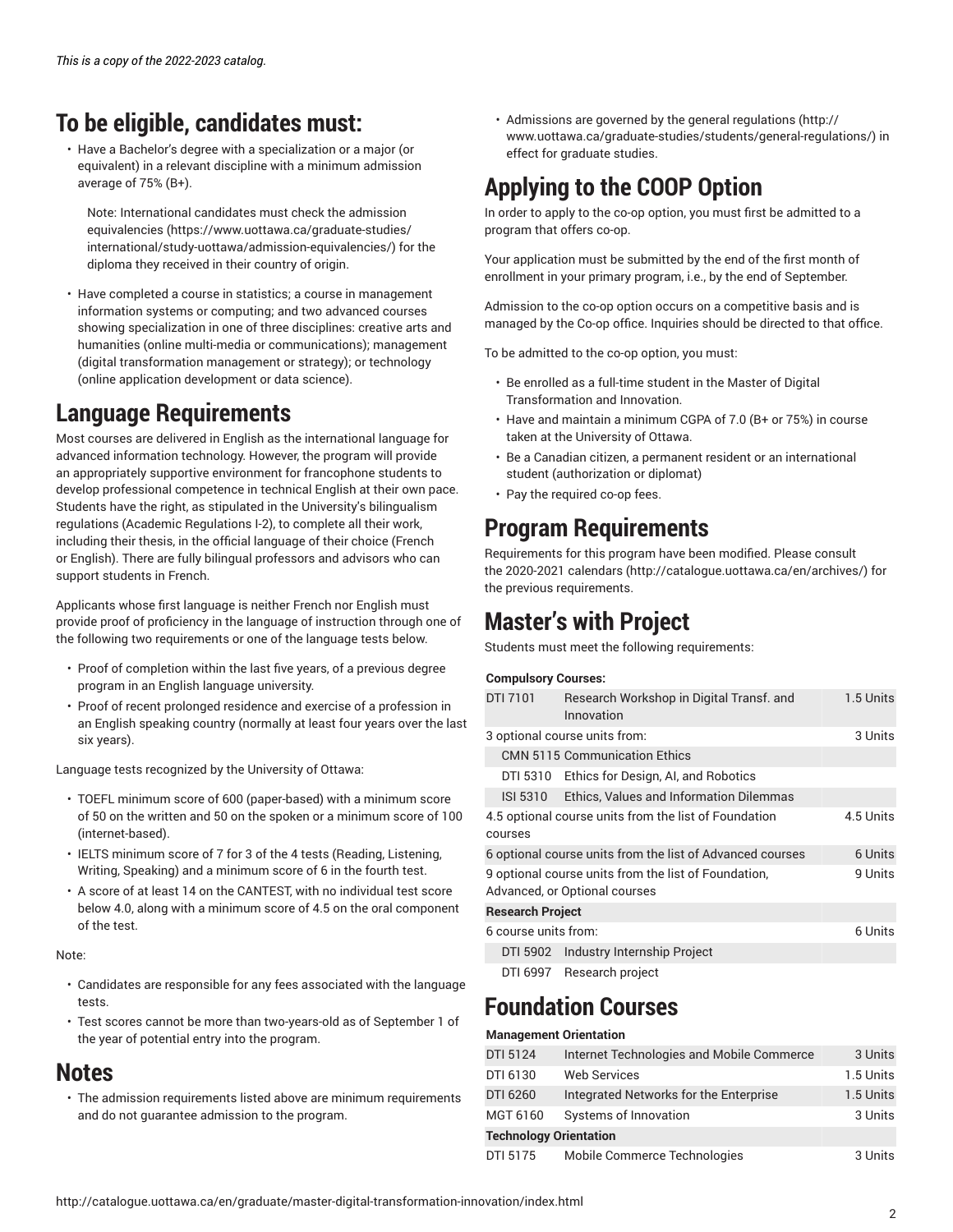| DTI 5389                      | Electronic Commerce Technologies                                  | 3 Units   | ADM 6279                      | Socio-Technical Change                                         | 1.5 Units            |
|-------------------------------|-------------------------------------------------------------------|-----------|-------------------------------|----------------------------------------------------------------|----------------------|
|                               | <b>Creative Arts and Humanities Orientation</b>                   |           | ADM 6286                      | International E-Business Strategies for DTI                    | 1.5 Units            |
| <b>ISI 6342</b>               | Web Architecture and Technologies                                 | 3 Units   | ADM 6420                      | <b>Digital Marketing</b>                                       | 1.5 Units            |
|                               |                                                                   |           | DTI 5124                      | Internet Technologies and Mobile Commerce                      | 3 Units              |
|                               | <b>Advanced Courses</b>                                           |           | DTI 5125                      | <b>Data Science Applications</b>                               | 3 Units              |
|                               | <b>Management Orientation</b>                                     |           | DTI 5126                      | <b>Fundamentals for Applied Data Science</b>                   | 3 Units              |
| ADM 6276                      | <b>Enterprise Resource Planning Systems</b>                       | 1.5 Units | DTI 5990                      | Directed Readings I                                            | 1.5 Units            |
|                               | Management                                                        |           | DTI 5991                      | <b>Directed Readings II</b>                                    | 1.5 Units            |
| ADM 6277                      | E-Business Energy Management                                      | 1.5 Units | DTI 6130                      | <b>Web Services</b>                                            | 1.5 Units            |
| ADM 6279                      | Socio-Technical Change                                            | 1.5 Units | DTI 6180                      | Strategic Knowledge Management                                 | 1.5 Units            |
| ADM 6286                      | International E-Business Strategies for DTI                       | 1.5 Units | DTI 6105                      | Design Thinking                                                | 1.5 Units            |
| ADM 6420                      | <b>Digital Marketing</b>                                          | 1.5 Units | DTI 6160                      | <b>Cyber Security Systems and Strategies</b>                   | 3 Units              |
| CSI 5115                      | Database Analysis and Design                                      | 3 Units   | DTI 6220                      | Data Analytics and Business Intelligence                       | 1.5 Units            |
| DTI 6105                      | Design Thinking                                                   | 1.5 Units | DTI 6230                      | <b>Business Process Management and</b>                         | 3 Units              |
| DTI 6160                      | <b>Cyber Security Systems and Strategies</b>                      | 3 Units   |                               | Performance Measurement                                        |                      |
| DTI 6220                      | Data Analytics and Business Intelligence                          | 1.5 Units | DTI 6240                      | Mobile Commerce                                                | 1.5 Units            |
| GNG 5123                      | <b>Enterprise Architecture</b>                                    | 3 Units   | DTI 6260                      | Integrated Networks for the Enterprise                         | 1.5 Units            |
| <b>Technology Orientation</b> |                                                                   |           | DTI 6300                      | Topics in Digital Transformation and                           | 3 Units              |
| <b>ADM 6287</b>               | Business Intelligence Technologies and Big                        | 1.5 Units |                               | Innovation                                                     |                      |
|                               | Data Analytics for DTI                                            |           | DTI 6302                      | Topics in Applied Data Science                                 | 3 Units              |
| DTI 5125                      | <b>Data Science Applications</b>                                  | 3 Units   | DTI 6301                      | Topics in Digital Transformation and<br>Innovation             | 1.5 Units            |
| DTI 5126                      | Fundamentals for Applied Data Science                             | 3 Units   | DTI 6303                      |                                                                | 1.5 Units            |
| DTI 5175                      | Mobile Commerce Technologies                                      | 3 Units   |                               | Topics in Applied Data Science                                 |                      |
| DTI 5380                      | Systems and Architectures for Electronic                          | 3 Units   | DTI 6304<br>DTI 6305          | Topics in User Experience Design                               | 3 Units<br>1.5 Units |
|                               | Commerce                                                          |           |                               | Topics in User Experience Design                               | 1.5 Units            |
| DTI 5389                      | Electronic Commerce Technologies                                  | 3 Units   | <b>MBA 5270</b>               | Knowledge and Information Management                           | 1.5 Units            |
| DTI 6230                      | <b>Business Process Management and</b><br>Performance Measurement | 3 Units   | MBA 6220                      | Sales Development Strategies for Products<br>Services          |                      |
| DTI 6402                      | Affective and Persuasive Computing                                | 3 Units   | MGT 6111                      | Venture Capital and Private Equity                             | 3 Units              |
|                               | <b>Creative Arts and Humanities Orientation</b>                   |           | MGT 6160                      | Systems of Innovation                                          | 3 Units              |
| <b>CMN 5110</b>               | Social History of Communication<br>Technologies                   | 3 Units   | MHA 6271                      | Application of Information Technology in<br><b>Health Care</b> | 1.5 Units            |
| CMN 5140                      | Communication, Globalization and Change                           | 3 Units   | POP 8950                      | Special Topics in Population Health                            | 3 Units              |
| <b>CMN 5190</b>               | Media, Identity and Diversity                                     | 3 Units   | <b>Technology Orientation</b> |                                                                |                      |
| DTI 6102                      | User Experience Principles and Practices                          | 1.5 Units | ADM 6287                      | Business Intelligence Technologies and Big                     | 1.5 Units            |
| DTI 6103                      | User Research                                                     | 1.5 Units |                               | Data Analytics for DTI                                         |                      |
| DTI 6104                      | <b>Interaction Design</b>                                         | 1.5 Units | CSI 5105                      | Network Security and Cryptography                              | 3 Units              |
| DTI 7103                      | Visual Literacy and User Experience Design                        | 3 Units   | CSI 5111                      | Software Quality Engineering                                   | 3 Units              |
|                               | Principles                                                        |           | CSI 5112                      | Software Engineering                                           | 3 Units              |
| ISI 6300                      | Special Topics in Information Studies                             | 3 Units   | CSI 5115                      | Database Analysis and Design                                   | 3 Units              |
| <b>ISI 6322</b>               | <b>Digital Preservation</b>                                       | 3 Units   | <b>CSI 5118</b>               | Automated Verification and Validation of                       | 3 Units              |
| ISI 6332                      | Metadata and Taxonomies                                           | 3 Units   |                               | Software                                                       |                      |

| ADM 6286                      | International E-Business Strategies for DTI                              | 1.5 Units          |
|-------------------------------|--------------------------------------------------------------------------|--------------------|
| ADM 6420                      | Digital Marketing                                                        | 1.5 Units          |
| DTI 5124                      | Internet Technologies and Mobile Commerce                                | 3 Units            |
| <b>DTI 5125</b>               | <b>Data Science Applications</b>                                         | 3 Units            |
| DTI 5126                      | <b>Fundamentals for Applied Data Science</b>                             | 3 Units            |
| DTI 5990                      | <b>Directed Readings I</b>                                               | 1.5 Units          |
| DTI 5991                      | Directed Readings II                                                     | 1.5 Units          |
| DTI 6130                      | <b>Web Services</b>                                                      | 1.5 Units          |
| DTI 6180                      | Strategic Knowledge Management                                           | 1.5 Units          |
| DTI 6105                      | Design Thinking                                                          | 1.5 Units          |
| DTI 6160                      | <b>Cyber Security Systems and Strategies</b>                             | 3 Units            |
| DTI 6220                      | Data Analytics and Business Intelligence                                 | 1.5 Units          |
| DTI 6230                      | <b>Business Process Management and</b><br><b>Performance Measurement</b> | 3 Units            |
| DTI 6240                      | <b>Mobile Commerce</b>                                                   | 1.5 Units          |
| DTI 6260                      | Integrated Networks for the Enterprise                                   | 1.5 Units          |
| DTI 6300                      | Topics in Digital Transformation and<br>Innovation                       | 3 Units            |
| DTI 6302                      | Topics in Applied Data Science                                           | 3 Units            |
| DTI 6301                      | Topics in Digital Transformation and<br>Innovation                       | 1.5 Units          |
| DTI 6303                      | <b>Topics in Applied Data Science</b>                                    | 1.5 Units          |
| DTI 6304                      | Topics in User Experience Design                                         | 3 Units            |
| DTI 6305                      | Topics in User Experience Design                                         | 1.5 Units          |
| <b>MBA 5270</b>               | Knowledge and Information Management                                     | 1.5 Units          |
| MBA 6220                      | Sales Development Strategies for Products<br>Services                    | 1.5 Units          |
| MGT 6111                      | Venture Capital and Private Equity                                       | 3 Units            |
| MGT 6160                      | Systems of Innovation                                                    | 3 Units            |
| MHA 6271                      | Application of Information Technology in<br><b>Health Care</b>           | 1.5 Units          |
| POP 8950                      | Special Topics in Population Health                                      | 3 Units            |
| <b>Technology Orientation</b> |                                                                          |                    |
| ADM 6287                      | Business Intelligence Technologies and Big<br>Data Analytics for DTI     | 1.5 Units          |
| CSI 5105                      | Network Security and Cryptography                                        | 3 Units            |
| CSI 5111                      | Software Quality Engineering                                             | 3 Units            |
| <b>CSI 5112</b>               | Software Engineering                                                     | 3 Units            |
| CSI 5115                      | Database Analysis and Design                                             | 3 Units            |
| CSI 5118                      | Automated Verification and Validation of<br>Software                     | 3 Units            |
| CSI 5122                      | Software Usability                                                       | 3 Units            |
| <b>CSI 5180</b>               | Topics in Artificial Intelligence                                        | 3 Units            |
| CSI 5311                      | Distributed Databases and Transaction<br>Processing                      | 3 Units            |
| <b>CSI 5386</b>               | Natural Language Processing                                              | 3 Units            |
| DTI 5175                      | Mobile Commerce Technologies                                             | 3 Units            |
|                               |                                                                          |                    |
| DTI 5380                      | Systems and Architectures for Electronic<br>Commerce                     | 3 Units            |
| DTI 5389                      | Electronic Commerce Technologies                                         | 3 Units            |
| DTI 6402                      | Affective and Persuasive Computing                                       | 3 Units            |
| <b>ELG 5121</b>               | <b>Multimedia Communications</b>                                         | 3 Units<br>3 Units |

### **Optional Courses Management Orientation**

| <b>Management Orientation</b> |                                                           |           |
|-------------------------------|-----------------------------------------------------------|-----------|
| ADM 6260                      | Project Management I                                      | 1.5 Units |
| ADM 6261                      | <b>Project Management II</b>                              | 1.5 Units |
| ADM 6276                      | <b>Enterprise Resource Planning Systems</b><br>Management | 1.5 Units |
| ADM 6277                      | E-Business Energy Management                              | 1.5 Units |

ISI 6343 Digital Asset Management Technologies 3 Units ISI 6351 Social Media 3 Units ISI 6353 Access and Services to Diverse Populations 3 Units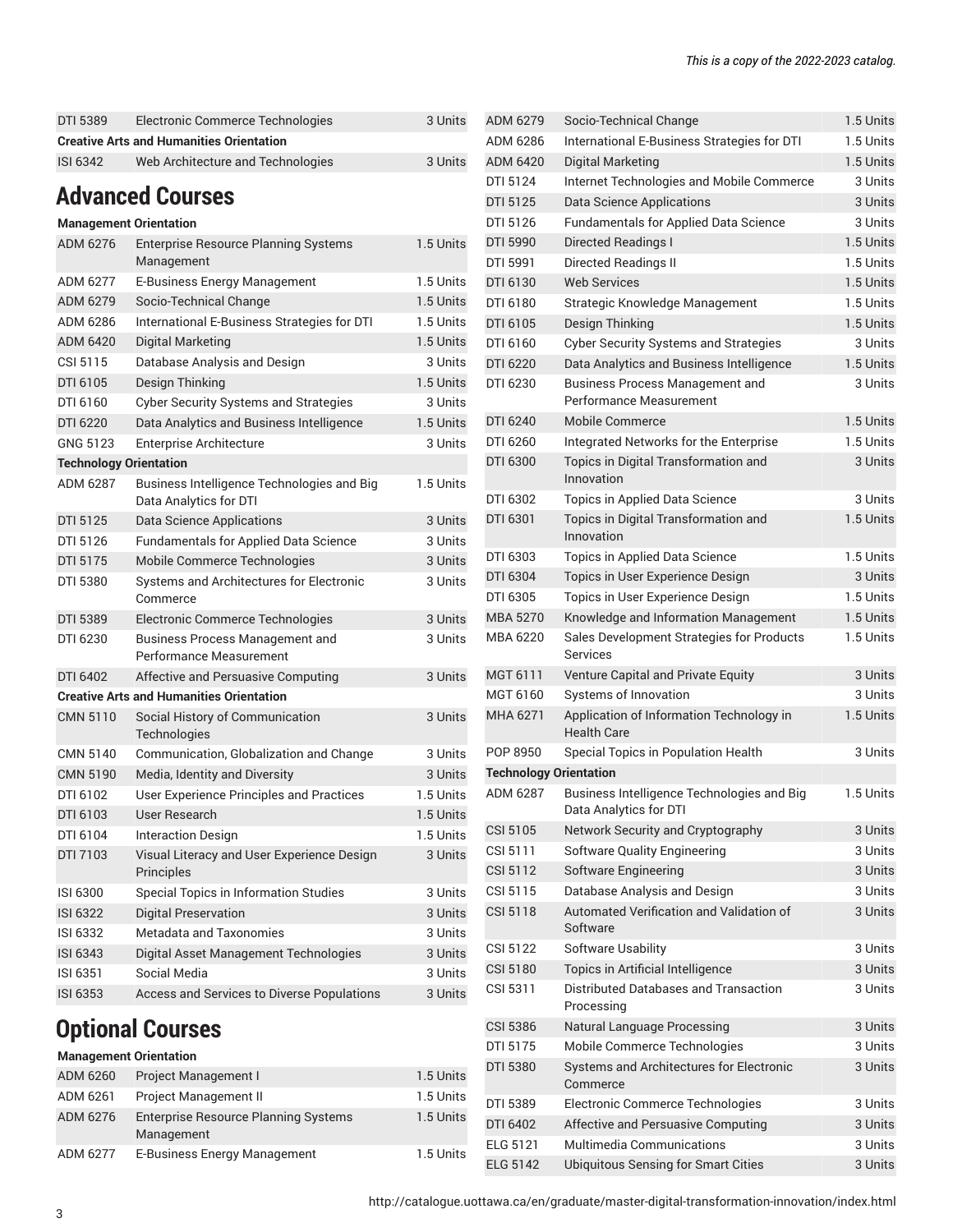| <b>ELG 5373</b> | Data Encryption                                                      | 3 Units   |
|-----------------|----------------------------------------------------------------------|-----------|
| GNG 5100        | Introduction to Engineering Management                               | 3 Units   |
| GNG 5120        | Technology entrepreneurship for Engineers<br>and Computer Scientists | 3 Units   |
| <b>GNG 5121</b> | Taguchi methods for efficient Engineering RD                         | 3 Units   |
| GNG 5122        | Operational Excellence and Lean Six Sigma                            | 3 Units   |
| GNG 5123        | <b>Enterprise Architecture</b>                                       | 3 Units   |
| GNG 5130        | Communication and Influence for Engineers                            | 3 Units   |
| GNG 5131        | Sales and Influence for Engineers                                    | 3 Units   |
| GNG 5231        | Sales Engineer Internship Project                                    | 6 Units   |
| <b>GNG 5300</b> | Topics in Engineering                                                | 3 Units   |
| GNG 5301        | Professional Skills and Responsibility                               | 3 Units   |
| GNG 5310        | Topics in Industry Practice                                          | 3 Units   |
| GNG 5140        | <b>Engineering Design</b>                                            | 3 Units   |
| GNG 5141        | Creativity and Innovation                                            | 3 Units   |
|                 | <b>Creative Arts and Humanities Orientation</b>                      |           |
| AHL 5300        | Creativity and Innovation                                            | 3 Units   |
| CMN 5110        | Social History of Communication                                      | 3 Units   |
|                 | Technologies                                                         |           |
| <b>CMN 5140</b> | Communication, Globalization and Change                              | 3 Units   |
| CMN 5150        | Knowledge Management                                                 | 3 Units   |
| <b>CMN 5900</b> | Directed Studies in Communication                                    | 3 Units   |
| DTI 6102        | User Experience Principles and Practices                             | 1.5 Units |
| DTI 6103        | User Research                                                        | 1.5 Units |
| DTI 6104        | <b>Interaction Design</b>                                            | 1.5 Units |
| DTI 7103        | Visual Literacy and User Experience Design<br>Principles             | 3 Units   |
| ISI 6300        | Special Topics in Information Studies                                | 3 Units   |
| <b>ISI 6312</b> | <b>Global Information and Communications</b><br>Policy               | 3 Units   |
| ISI 6322        | <b>Digital Preservation</b>                                          | 3 Units   |
| ISI 6332        | Metadata and Taxonomies                                              | 3 Units   |
| ISI 6342        | Web Architecture and Technologies                                    | 3 Units   |
| <b>ISI 6343</b> | Digital Asset Management Technologies                                | 3 Units   |
| ISI 6351        | Social Media                                                         | 3 Units   |
| <b>ISI 6353</b> | Access and Services to Diverse Populations                           | 3 Units   |
| ISI 6381        | Knowledge in Organizations                                           | 3 Units   |

### **Co-op Option**

Co-op students must enroll full-time and complete two work terms: CGI 6001 and CGI 6002.

Each work term is graded P/F (Pass/Fail), based on the employer's report and on the written report completed by the student (the student report should be 30 pages long, including annexes). The report is evaluated by the professor in charge of the graduate co-op option in Digital Transformation and Innovation. The units awarded for co-op terms may not be used to obtain equivalences for other courses. In other words, the co-op units are additional to the minimum requirements of the degree.

To remain enrolled in the co-op option, students must:

- Maintain full-time status.
- Maintain a 7.0 grade point average.
- Obtain a satisfactory grade (P) for each co-op work term.

### **Research Research Fields & Facilities**

Located in the heart of Canada's capital, a few steps away from Parliament Hill, the University of Ottawa is among Canada's top 10 research universities.

uOttawa focuses research strengths and efforts in four Strategic Areas of Development in Research (SADRs):

- Canada and the World
- Health
- e-Society
- Molecular and Environmental Sciences

With cutting-edge research, our graduate students, researchers and educators strongly influence national and international priorities.

### **Courses**

**DTI 5100 Introductory Seminar (1.5 unit) Course Component:** Seminar

#### **DTI 5124 Internet Technologies and Mobile Commerce (3 units)**

An examination of current Internet technologies, protocols and wired and wireless infrastructures. Analysis of current Internet-based businesses and consumer applications and services. Discussion of mobile commerce business models and strategies and their relevant technologies. Handson experience with discussed technologies and applications. Students will complete a project demonstrating and analyzing how an Internetbased application or service could be applied in their field of graduate study.

**Course Component:** Lecture

The courses DTI 5124, GNG 5124 cannot be combined for units.

#### **DTI 5125 Data Science Applications (3 units)**

Analysis and design of various data cleaning, wrangling, blending, and visualization, statistical inference, classification, clustering, regression, and content analysis methods. Use of machine learning algorithms to extract meaningful information from data to make decisions. Formulating analytics problems for business and developing, evaluating, and maintaining machine learning models. Analyzing, generating, and communicating insights on the models. Hands-on experience with an integrated set of current data analytics, data mining, and machine learning tools.

#### **Course Component:** Lecture

The courses DTI 5125, CSI 5155, CSI 5387, GNG 5125 cannot be combined for units.

**DTI 5126 Fundamentals for Applied Data Science (3 units)**

Essential data science concepts relevant to practical applications are covered including: problem formulation; data acquisition; data prepreprocessing, modeling and statistical analysis. Hands on experience with data science tools and techniques including: supervised and unsupervised machine learning; presentation of results; applications in areas such as accounting, finance, marketing and supply chain management.

**Course Component:** Lecture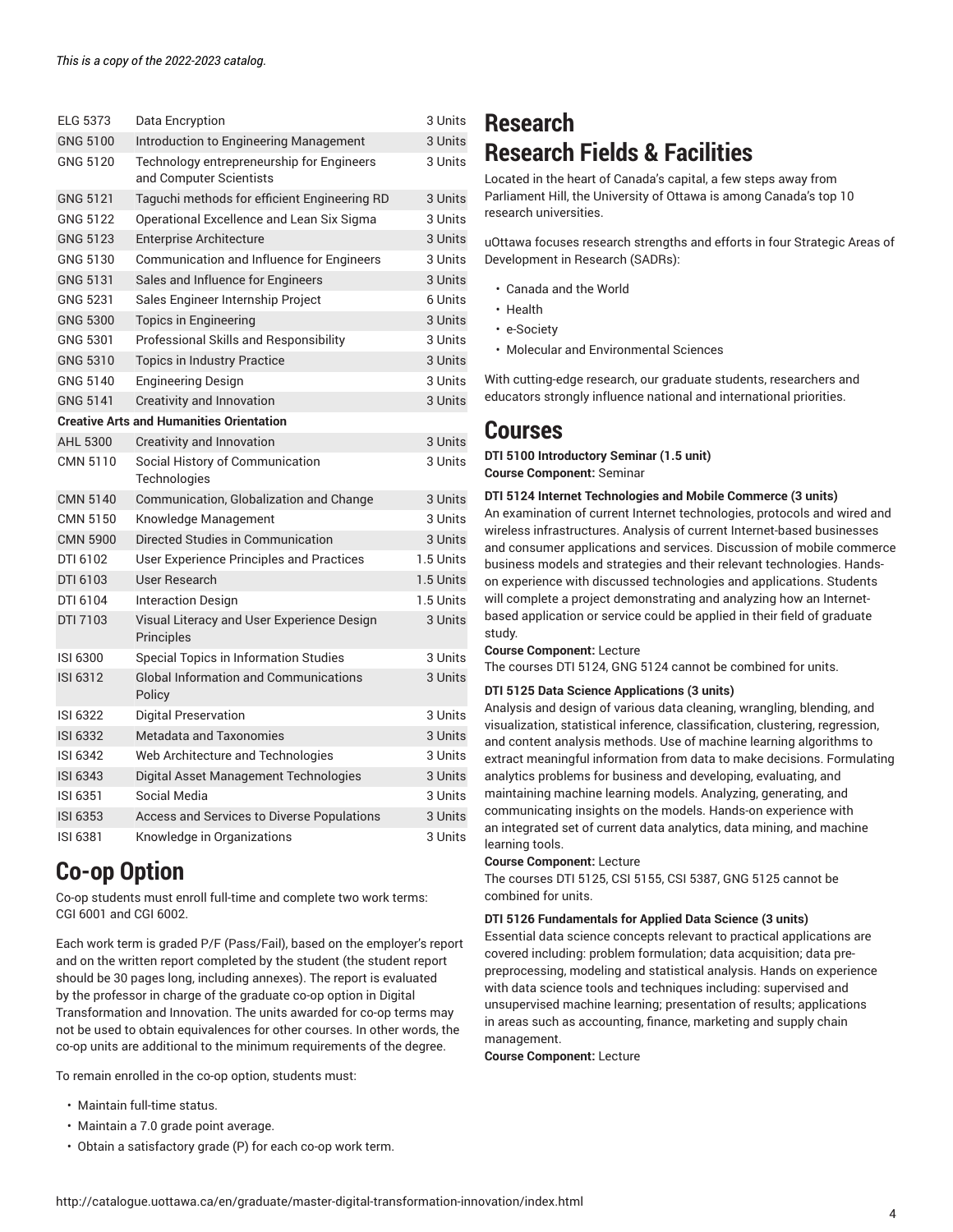#### **DTI 5175 Mobile Commerce Technologies (3 units)**

Wireless and mobile electronic commerce architecture and applications. Electronic banking, digital cash. Wireless exchanges, business models. Fixed and mobile wireless networks. Routing techniques. Content presentation. Security issues and solutions. Satellite networks for electronic commerce. Overview of relevant standards, protocols and technologies. Case studies.

#### **Course Component:** Lecture

#### **DTI 5310 Ethics for Design, AI, and Robotics (3 units)**

Artificial Intelligence technologies are becoming ever more present in applications like: automated vehicles and mobility-as-a-service (e.g. driving and system-level control algorithms); business intelligence (e.g. predictive resource allocation); consumer electronics (e.g. social robots and smart speakers); healthcare (e.g. image classification in medical imaging); the justice system (e.g. recidivism prediction and sentencing); and weapons systems (e.g. targeting and kill decision-making). Many of these applications are raising significant ethical concerns. A range of topics in applied technology ethics are examined through the lens of contemporary philosophy and applied ethics texts and popular media articles. Practical frameworks, methodologies and tools for anticipating, and addressing, ethical issues are introduced through hands-on, groupbased design thinking workshops and projects.

**Course Component:** Lecture

### The courses DTI 5310, CSI 5195 cannot be combined for units.

**DTI 5380 Systems and Architectures for Electronic Commerce (3 units)** Content and transactions in e-commerce systems. System architecture with a focus on frameworks, tools and development process. Application frameworks. Information management. Security, standards, and regulatory compliance. Current research issues. Hands-on experience with an integrated set of current e-commerce tools. E-commerce development project.

**Course Component:** Lecture

#### **DTI 5389 Electronic Commerce Technologies (3 units)**

Introduction to business models and technologies. Search engines. Cryptography. Web services and agents. Secure electronic transactions. Value added e-commerce technologies. Advanced research questions. **Course Component:** Lecture

#### **DTI 5501 Fondements de gestion pour les affaires électroniques (3 crédits)**

Théorie des organisations et modèles d'affaires. Cadres d'analyse de gestion. Modèles de l'avantage compétitif. Introduction aux modèles de marketing. Chaînes de valeur. La gestion par les processus. Gestion de la chaîne d'approvisionnement. Gestion de la qualité. Gestion des ressources humaines.

**Volet :** Cours magistral

#### **DTI 5502 Fondements des technologies de l'information pour les affaires électroniques (3 crédits)**

Technologies d'Internet. Développement d'applications Web. Fondements des réseaux. Gestion des données et résolution de problèmes. Gestion de bases de données et d'entrepôts de données. Outils logiciels. **Volet :** Cours magistral

#### **DTI 5503 Fondements des statistiques pour les affaires électroniques (3 crédits)**

Théorie élémentaire des probabilités. Statistiques descriptives. Corrélations. Tables de fréquences. Tableaux croisés. Tests statistiques. Analyse multivariée.

**Volet :** Cours magistral

#### **DTI 5902 Projet de stage en entreprise / Industry Internship Project (6 crédits / 6 units)**

Projet encadré par un expert de l'industrie et un professeur qui supervise le projet. Les projets internationaux (emplacement ou expert du secteur) sont autorisés. / Project mentored by an industry expert and a professor who co-supervise the project. International projects (location or industry expert) are permitted.

#### **Volet / Course Component:** Recherche / Research

Préalable : GNG 5301. Les cours DTI 5902, GNG 5902 ne peuvent être combinés pour l'obtention de crédits. / Prerequisite: GNG 5301. Courses DTI 5902, GNG 5902 cannot be combined for units.

**DTI 5990 Études dirigées / Directed Readings I (1.5 crédit / 1.5 unit) Volet / Course Component:** Recherche / Research

**DTI 5991 Études dirigées / Directed Readings II (1.5 crédit / 1.5 unit) Volet / Course Component:** Recherche / Research

#### **DTI 6102 User Experience Principles and Practices (1.5 unit)**

User experience (UX) facets including functionality, usability and desirability as key success factors for technology adoption and acceptance; Human-computer interaction (HCI) theories; UX frameworks and patterns for interaction design, information design, and visual design; UX management best practices; UX design methods and tools; UX evaluation and usability engineering. **Course Component:** Lecture

#### **DTI 6103 User Research (1.5 unit)**

Understanding users' behaviours, needs, motivations and challenges in user experience (UX); Common user research methods including interviews, surveys, focus groups, contextual inquiries; Principles and guidelines for generative & evaluative research; methods in qualitative and quantitative user research; Tools and techniques for in-person and remote research, and moderated vs automated approaches; heuristic evaluations and usability testing.

**Course Component:** Lecture

#### **DTI 6104 Interaction Design (1.5 unit)**

Principles of interaction design (IxD); Usability heuristics for user interface (UI) design; IxD tools and techniques including sketching, wireframing, and prototyping; UI design patterns for navigation, landing pages, search, and e-commerce; IxD best practices for mobile application design.

**Course Component:** Lecture

#### **DTI 6105 Design Thinking (1.5 unit)**

Design thinking as a collaborative creative process for problemsolving and designing human-centered solutions. Design thinking for driving business innovation, new product development, and customer experience. Best practices for design inspiration, ideation and implementation; essential design research skills for empathy, listening, collaboration, observation, critical analysis, and experimentation. Design Thinking tools and techniques including visualization, mapping, storytelling, rapid prototyping, and testing. **Course Component:** Lecture

#### **DTI 6130 Web Services (1.5 unit)**

Web services business models and strategies. Enterprise Application Integration and Service Oriented Architectures. Web services technology standards. Consumer and enterprise adoption of web service technologies and platforms such as Mashups and Cloud Computing. **Course Component:** Lecture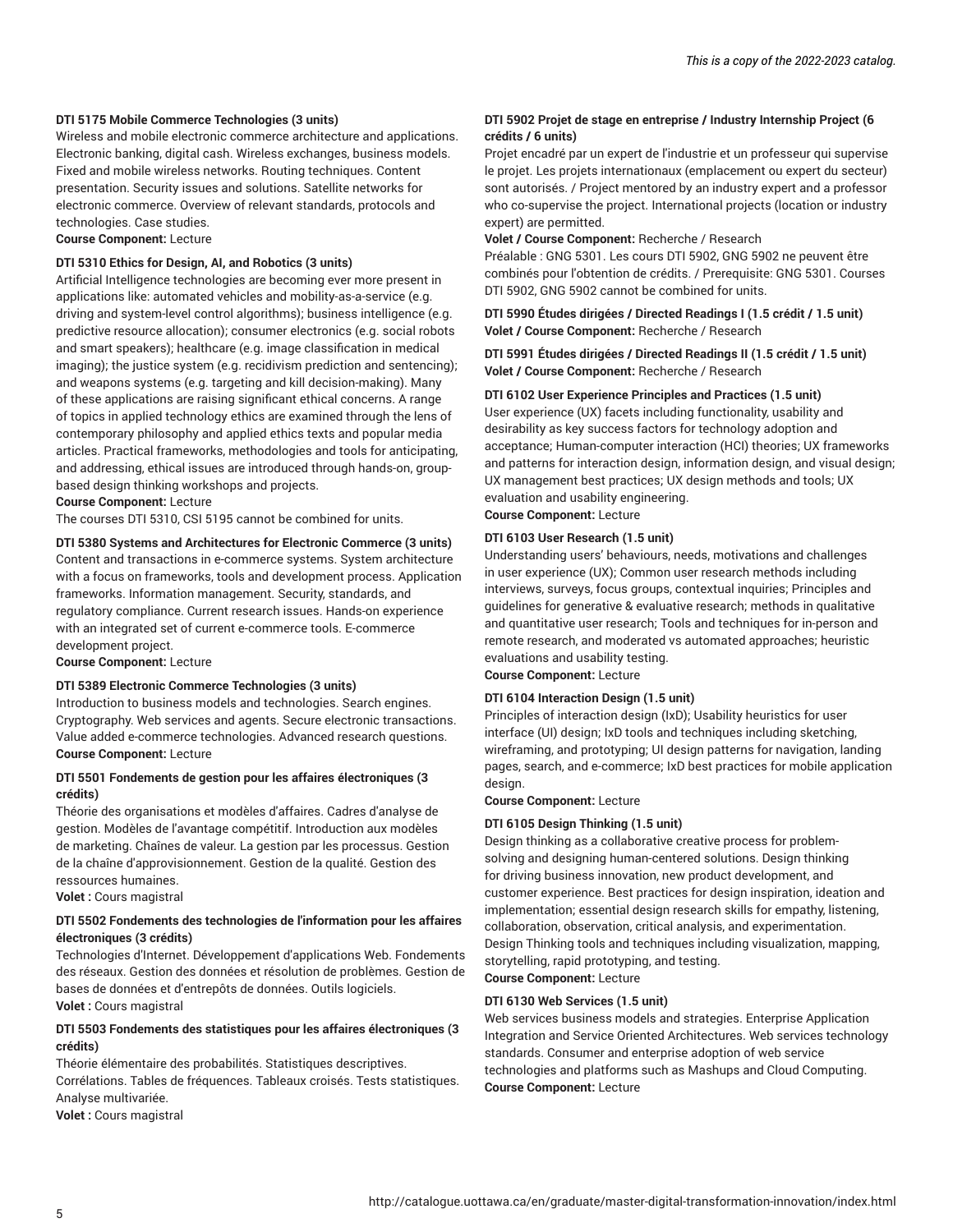#### **DTI 6160 Cyber Security Systems and Strategies (3 units)**

User, data and network security principles. Information systems security standards. Security risk analysis frameworks. Overview of cyber security mechanisms including authentication, access control, data encryption and integrity, and Public Key Infrastructure. Cyber security including security in the wireless, cloud and IoT environments. Payment card industry security standards and compliance.

**Course Component:** Lecture

#### **DTI 6180 Strategic Knowledge Management (1.5 unit)**

Leveraging a firm's intellectual capital to enhance organizational performance. Business analysis frameworks, strategy roadmaps and enterprise architectures relevant to the planning and execution of knowledge management initiatives in organizations. Using the web to maximize knowledge acquisition and sharing among employees. **Course Component:** Lecture

#### **DTI 6210 Electronic Commerce Architecture (1.5 unit)**

Three-tier Architecture. Building an e-Commerce Site. Client and Server side Scripting. Interactivity. E-Commerce Data bases. E-CRM. Wireless Internet and m-Business. Intermediaries and Software Agents. XML applications.

**Course Component:** Lecture

#### **DTI 6220 Data Analytics and Business Intelligence (1.5 unit)**

Introduction to business data collection, data pre-processing, data warehouses, data marts, and online analytical processing. Data mining tasks including classification, clustering and association rules. Data mining model building, tools and techniques including decision trees, neural networks, and regression analysis. Application of these techniques in business including CRM, target marketing, credit scoring, churn, survival analysis, and fraud detection.

**Course Component:** Lecture

#### **DTI 6230 Business Process Management and Performance Measurement (3 units)**

Hands on introduction to Business Process Management Technologies. Review of the latest concepts for using technology to improve performance of business processes. Analysis of advances in Internetenabled B2B and enterprise business models with emphasis on service-oriented and event-driven architecture. Introduction to current performance measurement tools and the role of data science in business process management. Example applications such as supply chain management, order processing, and health care process management will be studied.

**Course Component:** Laboratory, Lecture

#### **DTI 6240 Mobile Commerce (1.5 unit)**

M-Commerce business models and strategies, Wireless technology standards and evolution. Industry analysis and value creation frameworks. Diffusion and adoption of M-Commerce technologies. Demand-side and supply-side enterprise applications of M-Commerce. **Course Component:** Lecture

#### **DTI 6250 Document Engineering for Digital Transf. and Innovation (1.5 unit)**

Digital Transf. and Innovation from a Document Engineering Perspective. E-documents as the basis for DTI relationships. Modelling DTI documents and Processes. XML as a vehicle to defining a formal structural and semantic definition for electronic documents. XML syntax, styles and transformations, Document Type Definitions, and schema languages. XML Vocabularies for DTI. XML standards, specifications, and software architectures for DTI. E-documents within the enterprise. E-document exchanges for multi-company business activities. **Course Component:** Lecture

#### **DTI 6260 Integrated Networks for the Enterprise (1.5 unit)**

OSI reference model. LAN characteristics. Interconnecting LAN. Interconnecting with TCP/IP. Routing protocols. IPv6. WAN options. Security protocols. VPN. Enterprise-Wide Solutions. **Course Component:** Lecture

#### **DTI 6300 Topics in Digital Transformation and Innovation (3 units)**

Recent and advanced topics in the field of Digital Transformation and Innovation and its related areas. Topics vary from year to year. **Course Component:** Lecture

**DTI 6301 Topics in Digital Transformation and Innovation (1.5 unit)** Recent and advanced topics in the field of Digital Transformation and Innovation and its related areas. Topics vary from year to year. **Course Component:** Lecture

#### **DTI 6302 Topics in Applied Data Science (3 units)**

Recent and advanced topics in the field of Applied Data Science and its related areas. Topics vary from year to year. **Course Component:** Lecture

**DTI 6303 Topics in Applied Data Science (1.5 unit)**

Recent and advanced topics in the field of Applied Data Science and its related areas. Topics vary from year to year. **Course Component:** Lecture

#### **DTI 6304 Topics in User Experience Design (3 units)**

Recent and advanced topics in the field of User Experience Design and its related areas. Topics vary from year to year. **Course Component:** Lecture

#### **DTI 6305 Topics in User Experience Design (1.5 unit)**

Recent and advanced topics in the field of User Experience Design and its related areas. Topics vary from year to year.

**Course Component:** Lecture

#### **DTI 6402 Affective and Persuasive Computing (3 units)**

Overview of human affective models and affect modalities. Design and development of affect estimation algorithms using artificial intelligence. Modality fusion and multimodal affect estimation. Persuasive technology and its applications. Persuasion design and persuasive strategies. Application of persuasive strategies in serious gaming. Current challenges in the fields of affective computing and persuasive technology.

**Course Component:** Lecture

#### **DTI 6700 Thèmes choisis en affaires électroniques (3 crédits)**

Sujets actuels et avancés en affaires électroniques et disciplines connexes. Les sujets varient d'une année à l'autre. **Volet :** Cours magistral

#### **DTI 6701 Thèmes choisis en affaires électroniques (3 crédits)**

Sujets actuels et avancés en affaires électroniques et disciplines connexes. Les sujets varient d'une année à l'autre. **Volet :** Cours magistral

#### **DTI 6900 Stage international / International Work Term (3 crédits / 3 units)**

Expérience pratique dans un milieu de travail international. Noté S (satisfaisant) / NS (non satisfaisant) selon les résultats de rapport écrit et l'évaluation de l'employeur. / Practical international experience. **Volet / Course Component:** Cours magistral / Lecture

**DTI 6950 Lectures dirigées / Directed Readings (1.5 crédit / 1.5 unit) Volet / Course Component:** Cours magistral / Lecture